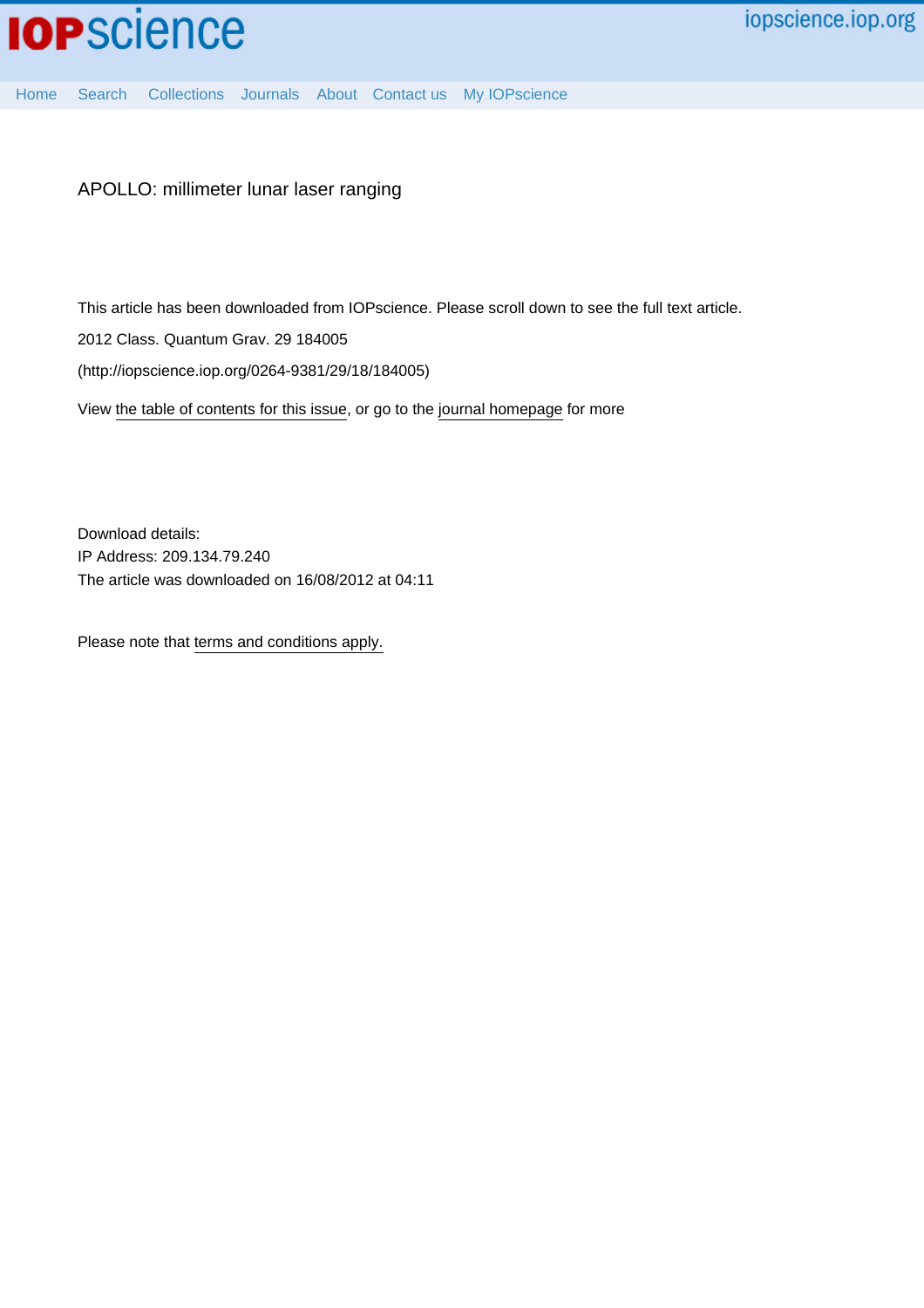Class. Quantum Grav. **29** (2012) 184005 (11pp) [doi:10.1088/0264-9381/29/18/184005](http://dx.doi.org/10.1088/0264-9381/29/18/184005)

# **APOLLO: millimeter lunar laser ranging**

**T** W Murphy  $Jr^1$ , **E** G Adelberger<sup>2</sup>, **J B** R Battat<sup>3</sup>, **C D** Hoyle<sup>4</sup>, **N H Johnson**1**, R J McMillan**5**, C W Stubbs**<sup>6</sup> **and H E Swanson**<sup>2</sup>

<sup>1</sup> Center for Astrophysics and Space Sciences, University of California, San Diego, 9500 Gilman Drive, La Jolla, CA 92093-0424, USA

<sup>2</sup> Center for Experimental Nuclear Physics and Astrophysics, Box 354290,

University of Washington, Seattle, WA 98195-4290, USA

<sup>3</sup> Department of Physics, Bryn Mawr College, 101 N Merion Avenue, Bryn Mawr, PA 19010, USA

<sup>4</sup> Department of Physics and Astronomy, Humboldt State University, One Harpst St, Arcata, CA 95521-8299, USA

<sup>5</sup> Apache Point Observatory, 2001 Apache Point Rd, Sunspot, NM 88349-0059, USA

<sup>6</sup> Department of Physics, Harvard University, 17 Oxford St, Cambridge, MA 02318, USA

E-mail: [tmurphy@physics.ucsd.edu](mailto:tmurphy@physics.ucsd.edu)

Received 8 February 2012, in final form 19 April 2012 Published 15 August 2012 Online at [stacks.iop.org/CQG/29/184005](http://stacks.iop.org/CQG/29/184005)

#### **Abstract**

Lunar laser ranging (LLR) has for decades stood at the forefront of tests of gravitational physics, including tests of the equivalence principle (EP). Current LLR results on the EP achieve a sensitivity of  $\Delta a/a \approx 10^{-13}$ based on few-centimeter data/model fidelity. A recent push in LLR, called APOLLO (the Apache Point Observatory Lunar Laser-ranging Operation) produces millimeter-quality data. This paper demonstrates the few-millimeter range precision achieved by APOLLO, leading to an expectation that LLR will be able to extend EP sensitivity by an order-of-magnitude to  $\Delta a/a \sim 10^{-14}$ , once modeling efforts improve to this level.

PACS numbers: 95.30.Sf, 04.80.−y, 04.80.Cc

(Some figures may appear in colour only in the online journal)

## **1. Introduction**

By measuring the Earth–Moon distance to high precision, we may test a variety of aspects of gravity, including the weak equivalence principle (WEP), the strong equivalence principle (SEP), the time-rate-of-change of the gravitational constant  $(G)$ , gravitomagnetism, geodetic precession, the inverse-square law, preferred frames, and other aspects of relativistic gravity [\[1](#page-10-0)[–8](#page-11-0)]. Relativistic effects on the Earth–Moon system—as expressed in the solar system barycenter (SSB) frame—tend to have amplitudes in the few-meter range. As such, lunar laser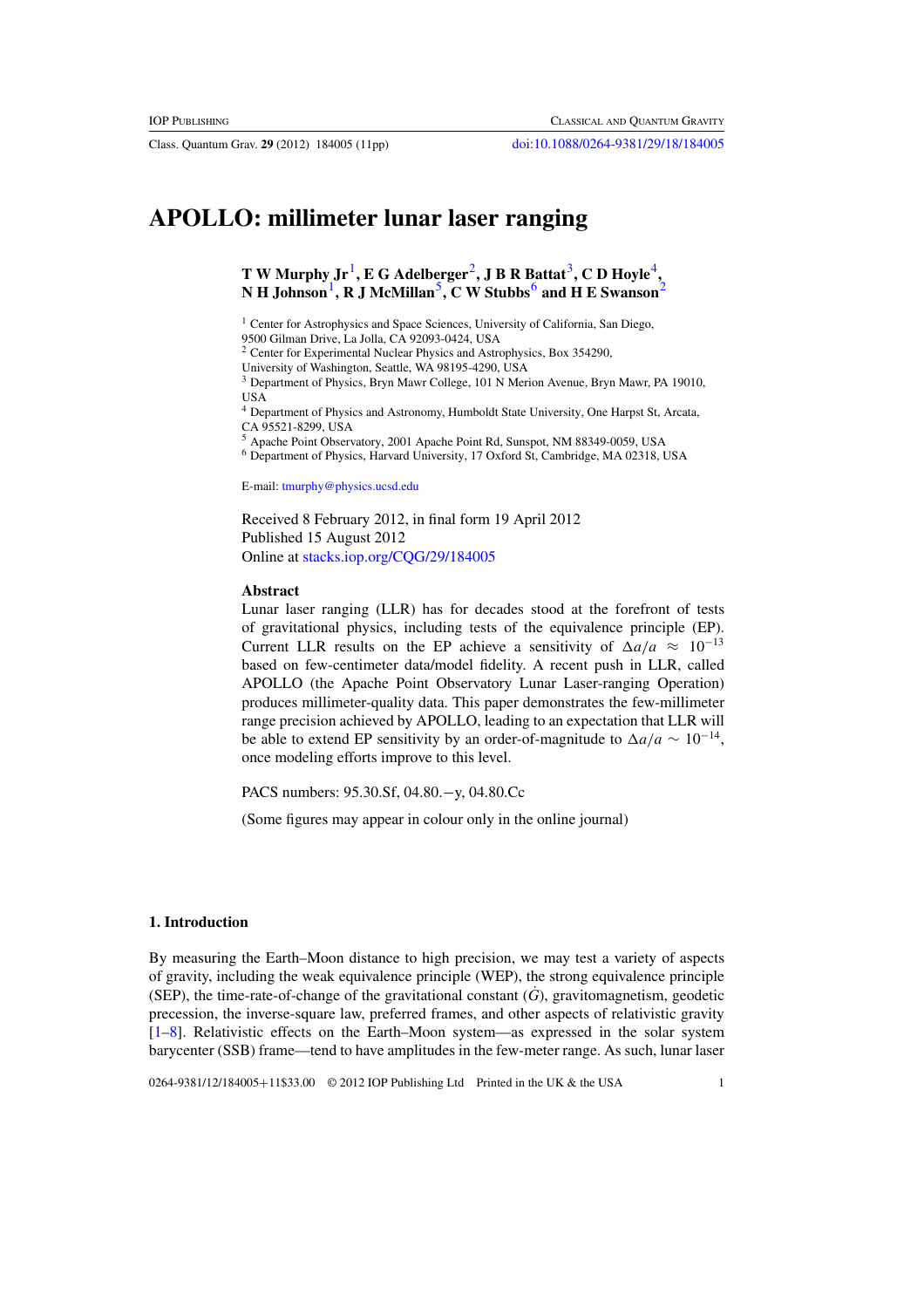ranging (LLR) data at few-centimeter accuracy over the past several decades has permitted tests of relativistic gravity to about one part in a thousand.

Specifically, LLR tests of the WEP are currently at the level of  $\Delta a/a \sim 10^{-13}$ . Earth's gravitational self-energy amounts to  $\sim 5 \times 10^{-10}$  of its total mass-energy budget, implying that the SEP is currently tested to about  $2 \times 10^{-4}$ . A more careful assessment results in a constraint on  $|\eta_{\rm SEP}| < 4.5 \times 10^{-4}$  [\[1\]](#page-10-0). See the articles by Williams *et al* [\[9](#page-11-0)] and by Müller *et al* [\[10](#page-11-0)] in this same issue for a more thorough treatment of LLR's capability with respect to the equivalence principle. Also see the Wagner *et al* article on laboratory tests of the WEP that can be used in conjunction with LLR tests of the EP to differentiate between WEP and SEP violation [\[11\]](#page-11-0).

The relative imprecision to which we have tested relativistic gravity to date, combined with a host of puzzles in physics and cosmology, establishes an imperative to subject gravity to the most stringent tests possible. It was with this in mind that we initiated a new campaign in LLR called APOLLO (the Apache Point Lunar Laser-ranging Operation [\[12\]](#page-11-0)), the goal of which is to achieve millimeter precision so that each of the leading tests performed by LLR can be extended by an order of magnitude. APOLLO shares time on the competitively-scheduled 3.5 m telescope at the Apache Point Observatory, located atop a 2.9 km mountain in southern New Mexico. Battat *et al* (2009) provided an early assessment of APOLLO data quality [\[13\]](#page-11-0). In this paper, we demonstrate routine achievement of ∼1 mm range precision, and briefly note the prospects for improved tests of gravity.

By way of introduction, APOLLO's exceptional return rate and associated instrumentation allow us to explore aspects of lunar ranging that are off-limits to other operations. The following points highlight APOLLO's various advantages.

- Except in the worst observing conditions, APOLLO rapidly acquires signal on 4–5 reflectors in sequence, and generally can repeat the sequence within the course of an hour-long observing session. We can therefore ascertain the lunar orientation and tidal distortion that are needed to convert surface ranges into a measure of the lunar center-ofmass position—itself critical for testing gravity.
- APOLLO re-discovered the lost Lunokhod 1 reflector, whose relative proximity to the lunar limb makes it highly sensitive to lunar orientation. In March 2010, the Lunar Reconnaissance Orbiter (LRO) identified the rover in a high-resolution image, providing much more accurate coordinates (5 km away from our previous search point). We quickly acquired the Lunokhod 1 reflector—finding it to be in good condition—and determined its position on the Moon to few-centimeter precision [\[14](#page-11-0)]. The reflector is now routinely incorporated into the ranging sequence.
- APOLLO's high signal rate permits real-time signal optimization. We can therefore be confident that the observed rate is a reliable measure of total system performance. This in turn has led to an understanding that the reflectors have degraded in time, and that an additional signal loss is experienced around full moon [\[15](#page-11-0)].
- APOLLO installed a superconducting gravimeter at the observatory in March 2009 and has access to a nearby high-precision GPS antenna that is part of the NSF-funded EarthScope effort. The two instruments constrain the dynamic solid-earth effects (tides and ocean and atmospheric loading) needed to relate the observatory position to the Earth's center of mass. In addition, the gravimeter strengthens the EarthScope geodesy effort, and contributes data to the Global Geodynamics Project.
- Unlike other LLR facilities, APOLLO can range at full moon—although at a reduced signal rate as indicated above. By sampling the lunar cycle more uniformly than was previously possible, we substantially improve the orthogonality of extracted signals occurring at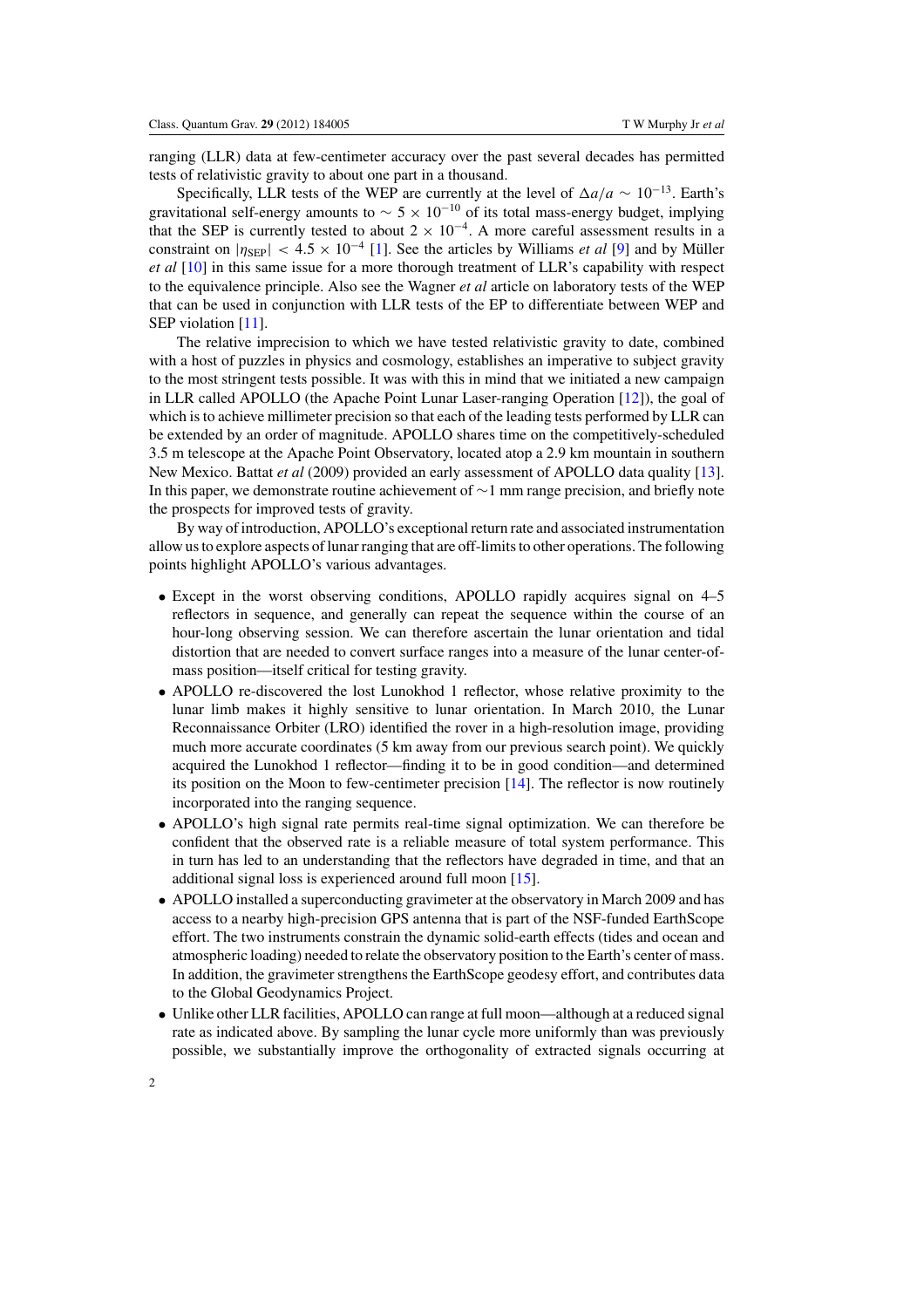

**Figure 1.** APOLLO performance history through the beginning of 2011. The Apollo 15 reflector dominates the dataset, for a variety of reasons explained in the text, although its fractional contribution trends downward. The discovery of Lunokhod 1 is apparent, as is a seasonal lull brought about by summer monsoons and associated observatory maintenance shutdown.

different periods [\[16\]](#page-11-0). This is especially important for testing the equivalence principle, where the violating signal is maximum at full moon.

• APOLLO's high signal rate allows us to explore systematic errors that were not possible previously. For example, the temporal shape of the return is well-enough defined to determine angular offsets of the reflectors, and to look for any signal centroid offset from the physical centroid of the reflector due to non-uniform response across the reflector array. Also, the ability to rapidly cycle through the reflectors—making 2–3 rounds in a typical 1 h session—provides a measure of instrument stability and a check on our estimated uncertainties.

In this paper, we focus attention on demonstrating millimeter ranging performance.

# **2. APOLLO performance**

#### *2.1. Observations*

APOLLO observations began in 2006. Figure 1 shows the steady accumulation of measurements. The bulk of the data comes from the Apollo arrays, while the Lunokhods also contribute (note the appearance of Lunokhod 1 in 2010).

The Apollo 15 reflector is the easiest reflector to acquire owing to the fact that it is three times larger than the first two Apollo arrays, and also is located next to distinct topography. The Lunokhod reflectors do not perform as well as the Apollo arrays in lunar daytime. Even in the dark, Lunokhod 2 delivers a signal about five times lower than the identicallydesigned Lunokhod 1 reflector, and 10 times lower than Apollo 15. The superior signal strength of Apollo 15 has resulted in a dominant representation in the data record. As the descending black line in figure 1 shows, Apollo 15 likewise dominated APOLLO ranges in the early years, but has steadily decreased since. Even so, Apollo 15 will continue to receive more attention from APOLLO than will the other reflectors. Easiest initial acquisition is one reason. If the signal is weak due to adverse observing conditions, we are likely to make repeated measurements on Apollo 15 rather than spending precious telescope time failing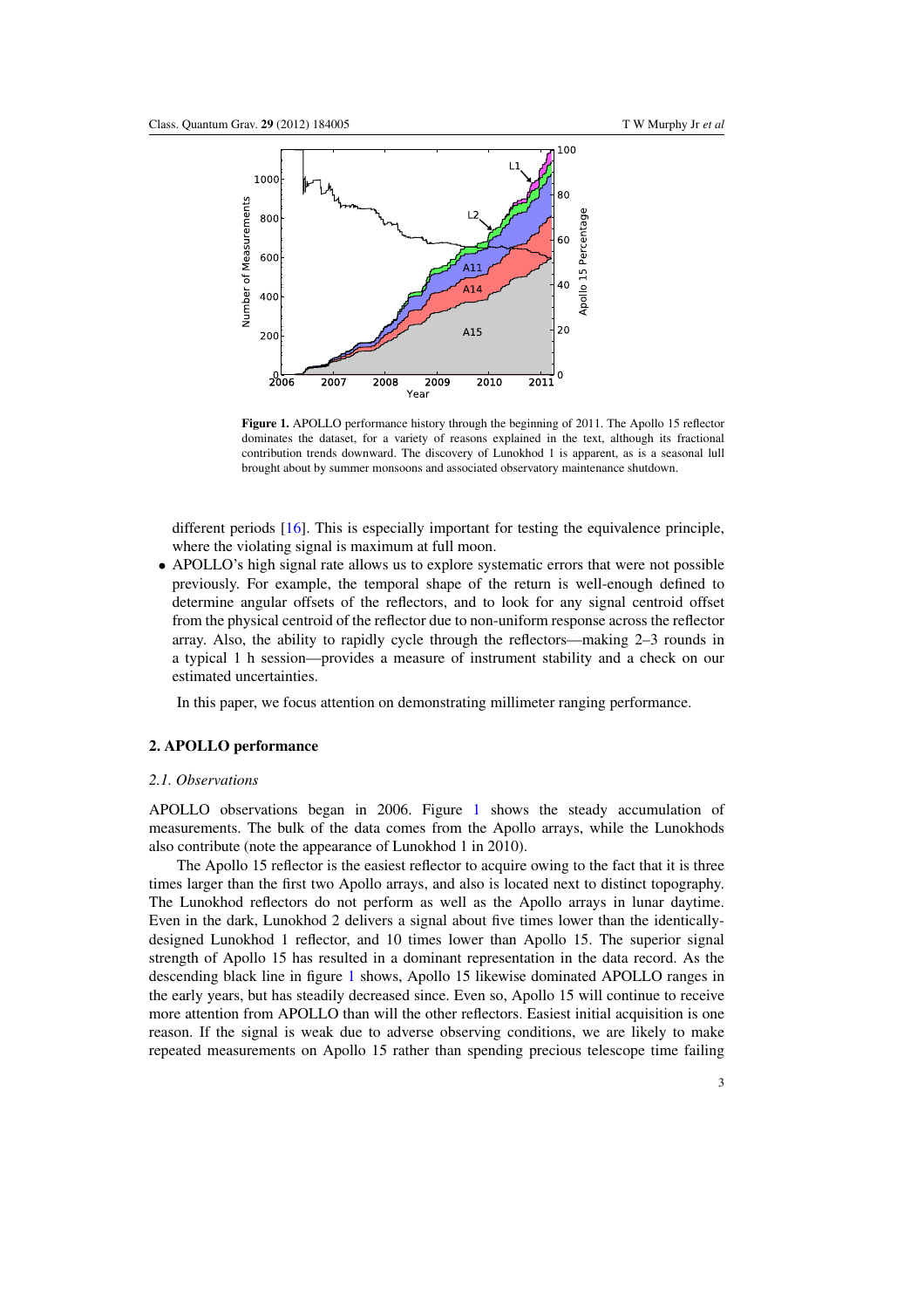**Table 1.** Record rates on the five reflectors, in photons per minute for the OCA and APOLLO LLR stations. The ratio of photon rates is also shown, as is the corresponding APOLLO photon rate in photons per shot. APOLLO results are all based on 5000 shot runs lasting 250 s.

| Reflector  |    | OCA phot/min APOLLO phot/min Ratio APOLLO phot/shot |    |      |
|------------|----|-----------------------------------------------------|----|------|
| Apollo 11  |    | 1148                                                | 69 | 0.96 |
| Lunokhod 1 |    | 497                                                 |    | 0.41 |
| Apollo 14  | 26 | 1825                                                | 69 | 1.52 |
| Apollo 15  | 46 | 3775                                                | 67 | 3.15 |
| Lunokhod 2 |    | 312                                                 | 54 | 0.26 |

to raise weaker reflectors. Also, we make a point of ending our (typically 1 h) sessions on Apollo 15 in order to maximize our baseline for contributing to Earth orientation analyses.

APOLLO's signal performance far exceeds that of previous efforts, owing to the large telescope aperture, good atmospheric seeing, and an array detector. We have surpassed the previous record return rates—all held by the Observatiore de la Cota d'Azur (OCA)—by ˆ a factor of ∼70 for the three Apollo reflectors, and by a factor of ∼50 for the Lunokhod 2 array. Table 1 details APOLLO's record rates, all based on 5000-shot (250 s) runs. A remarkable consistency is seen in the ratio of APOLLO to OCA records for the three Apollo reflectors. The Lunokhod 2 performance falls short of this ratio, perhaps consistent with its more rapid degradation [\[15\]](#page-11-0).

The greater photon rate achieved by APOLLO translates to a better statistical determination of the reflector range. It is via photon number that APOLLO is able to reach the millimeter level. Tilt of the reflector array due to varying lunar libration contributes the largest uncertainty to any individual photon, typically between  $\sigma \sim 15–50$  mm. Thus hundreds or thousands of photons are required to reduce the centroid uncertainty to  $\sigma/\sqrt{N} \sim 1$  mm. Figure [2](#page-5-0) shows an example return from APOLLO, demonstrating typical timing performance, as well as our understanding of the temporal shapes of the returns from both the local corner cube and the lunar array. Because the lunar array is tilted differently each night by lunar libration, the temporal response includes a trapezoidal contribution to timing that can be quite broad—up to 1 ns full-width at half-maximum (FWHM).

By the end of its first year of steady operation, APOLLO had realized its goal of 1 mm range precision on a routine basis. Figure [3](#page-5-0) shows the range precision per reflector over about five years. For sessions (nights) in which we obtained more than one range measurement to a reflector, the combined uncertainty is plotted for that reflector. Median uncertainties per reflector tend to be 2–3 mm per night. Combining all measurements within a night yields a median nightly uncertainty around 1.4 mm. Even the poorest measurements in figure [3](#page-5-0) are better than typical range uncertainties prior to APOLLO.

As alluded to previously, Apollo 15 is a preferred LLR target, and has dominated the range data to date. Figure [4](#page-6-0) shows the distribution of ranges among the reflectors, with Apollo 15 (reflector 3) dominating for all stations. The McDonald Laser Ranging System (MLRS) dwells on Apollo 15 83% of the time, and the corresponding number is 80% for OCA. For APOLLO, Apollo 15 accounts for about 50% of range measurements overall, down to 43% more recently.

More fundamental than measurement count by reflector is the number of reflectors observed within a short period. Determining the lunar orientation—which is important for converting surface ranges into center-of-mass position—requires observation of at least three reflectors. As seen in figure [5,](#page-6-0) APOLLO acquires ranges to three or more reflectors on 62% of the operating nights, and 78% in recent times. Compare this to MLRS: 7% overall and 3% since 2000; and OCA: 24% overall and 18% since 2000. So in addition to having superior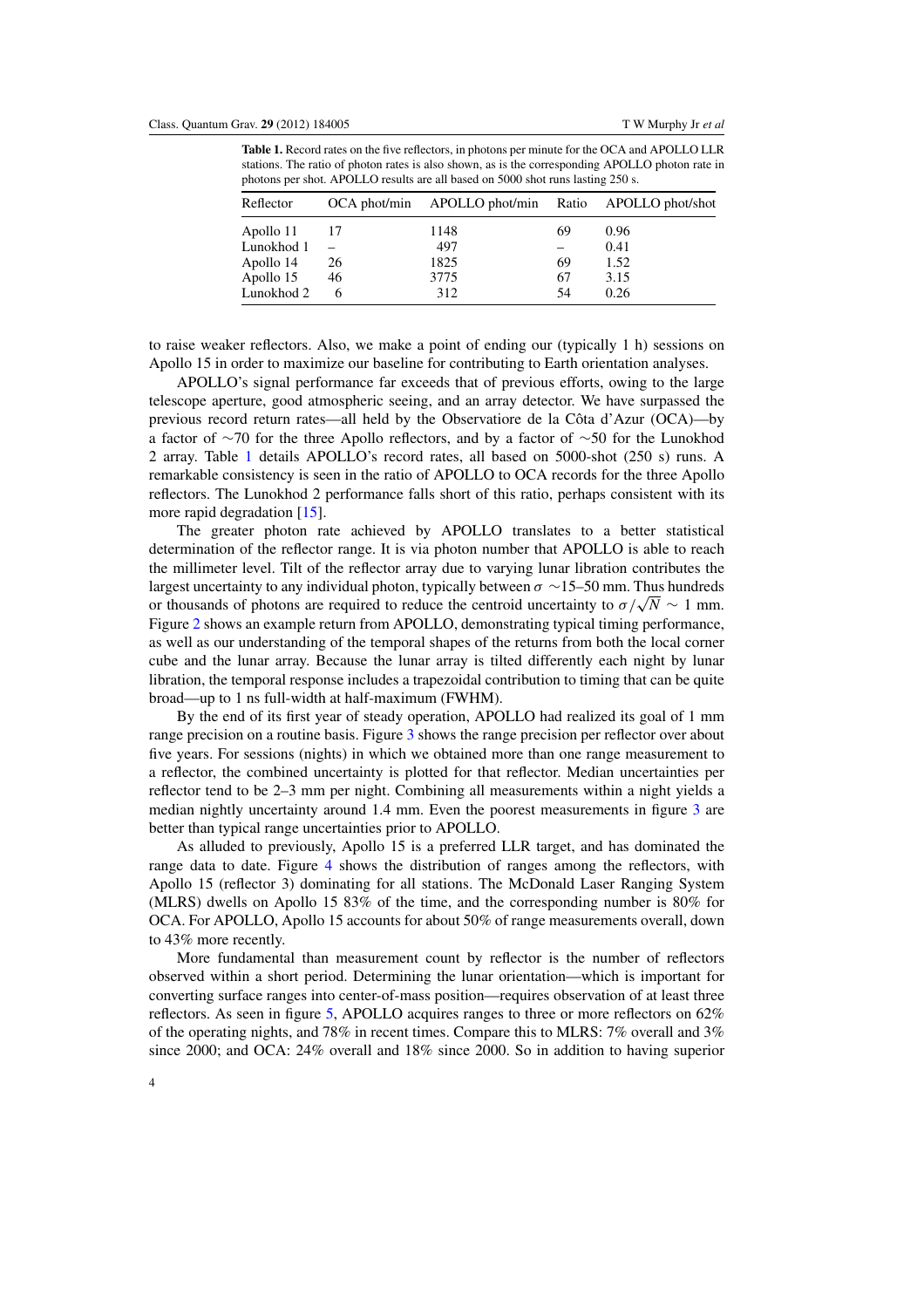<span id="page-5-0"></span>

**Figure 2.** Example APOLLO data on Apollo 15 from 2010 March 23. At left is the return from the fiducial corner cube—mounted at the telescope exit aperture—establishing the pulse departure time and end-to-end timing performance. At right is the lunar return, together with the trapezoidal reflector response curve (red: here nearly rectangular) induced by the rectangular array tilted by lunar libration. Also shown is the (blue) lunar fit, constructed as a convolution of the fiducial fit curve with the trapezoid. For each, the full-width at half-maximum and standard deviation (FWHM and  $\sigma$ ), as well as the number of contributing photons are given for the points within  $\pm 0.5$  ns of the center for the fiducial return, and within  $\pm 1.0$  ns of the center for the lunar return. The value,  $\sigma_{\rm r} = \sigma/\sqrt{N}$  is the statistical centroid uncertainty, and  $\sigma_{\rm mm}$  is the expression of this same quantity as one-way range uncertainty. Data are binned to 100 ps for a smoother display, but the fits are based on intrinsic 25 ps binning.



**Figure 3.** Combined nightly uncertainty for each reflector on each night of ranging. A number of points lie below the dashed line at 1 mm. The median uncertainties for the A11, L1, A14, A15 and L2 reflectors are 2.4, 2.7, 2.4, 1.8 and 3.3 mm, respectively. Combining all reflectors within a night yields a median uncertainty of 1.4 mm per night.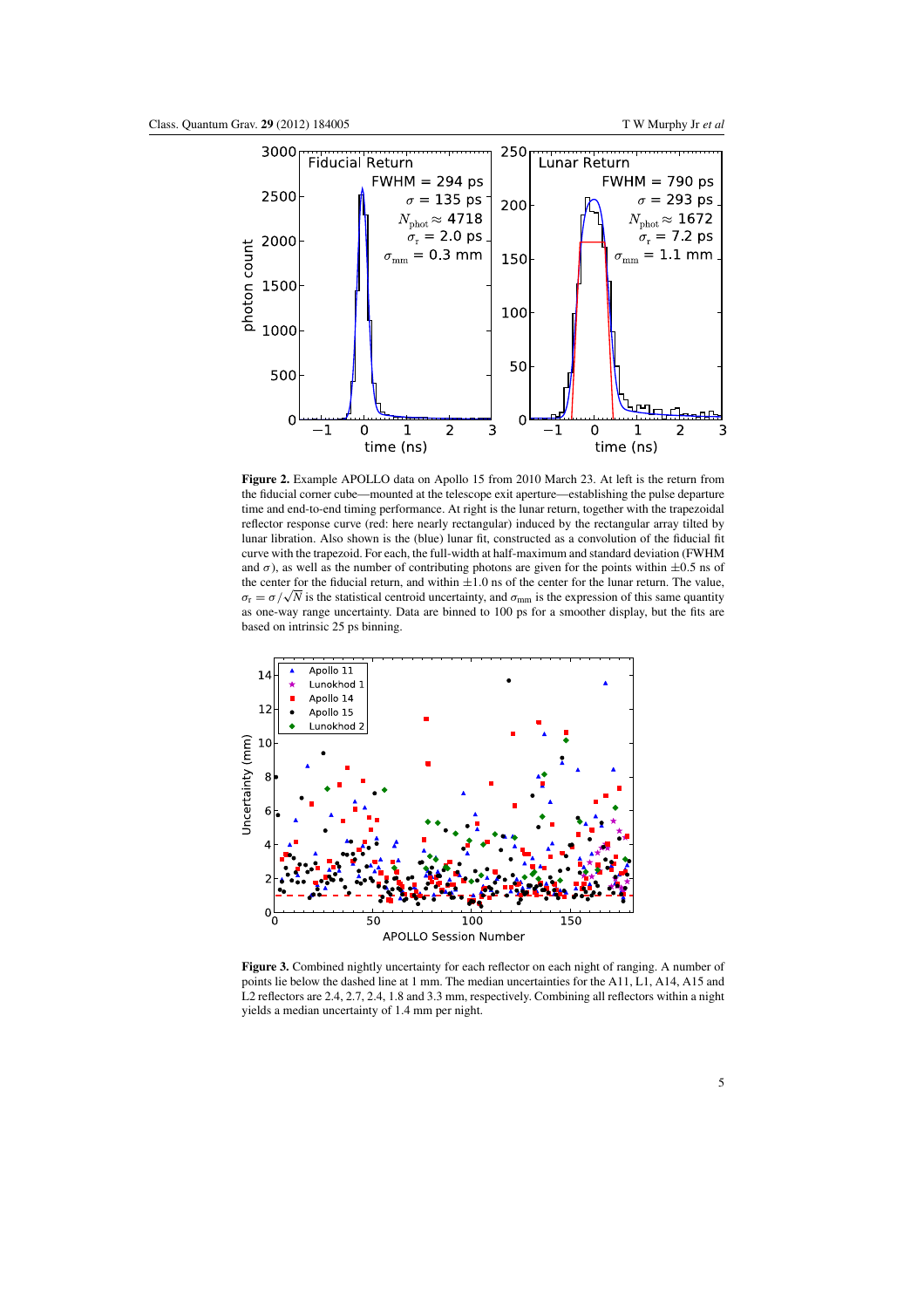<span id="page-6-0"></span>

**Figure 4.** Distribution of normal point measurements for the three primary LLR stations. Reflectors are numbered in order of appearance: A11, L1, A14, A15, L2. Apollo 15 dominates all data sets, but less so for APOLLO. The data are broken into 'recent' (darker) and overall statistics, with the dividing line at the year 2000.0 for the older stations, and 2010.0 for APOLLO. Recently, APOLLO spends comparable time on A11, L1 and A14, and about double this amount on A15.



Figure 5. Frequency of observing differing numbers of reflectors per night for the three primary LLR stations. Shading carries the same meaning as in figure 4. Total nights observed are given for each station's total historical operation, and for a more recent period. At least three reflectors are required to determine lunar orientation, which has been the mode for APOLLO. More recently, following the discovery of Lunokhod 1, APOLLO's mode has increased to four.

range uncertainty, the reflector sampling for APOLLO offers a substantial improvement for determining lunar orientation. Recently, four reflectors are most commonly acquired, and we measure five reflectors in a session as often as we do three.

# *2.2. APOLLO error budget*

Thus far, discussion has centered on random uncertainty of APOLLO data points. Figure [2](#page-5-0) demonstrates a typical end-result of 135 ps ( $1\sigma$ ) per photon, based on the fiducial corner cube return. This number has at times been as low as about 110 ps. Because we do not have the means to evaluate each contribution in the error budget (laser pulse width, for instance), and laboratory measurements tend to be quieter than on-site measurements in the presence of laser fire, for instance, we cannot offer a precise breakdown of the terms contributing to the random uncertainty. But such a budget would look something like 10 ps from the clock, 30 ps from timing electronics, 70 ps from the laser pulse width, 60 ps from spatial illumination delay in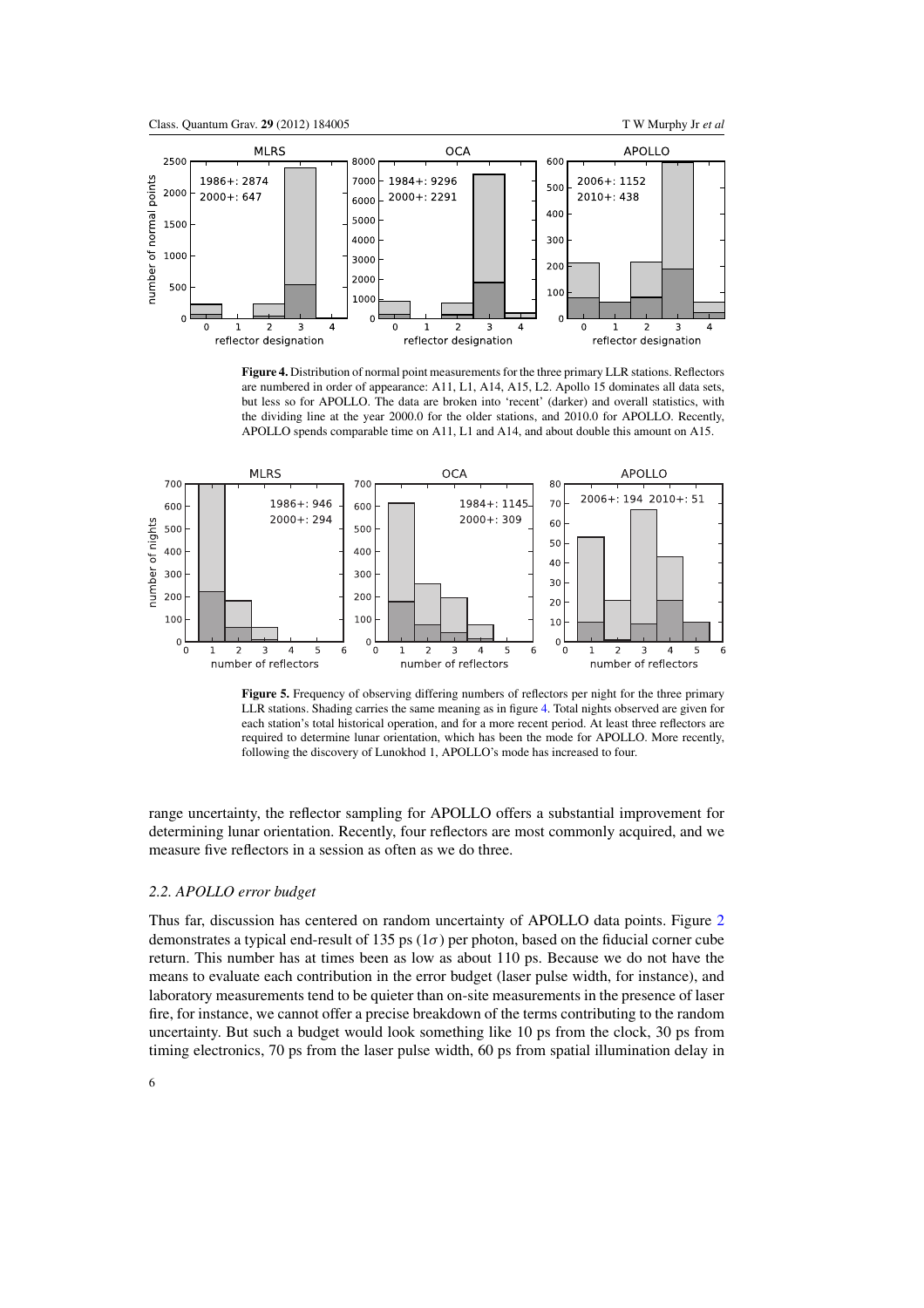the APD, and 90 ps from the intrinsic APD response. We are presently working on reducing the last term. The important result, however, is that we can measure the combined effect to be in the neighborhood of 130 ps.

Systematic errors are naturally much more difficult to assess. The APOLLO measurement scheme strives to be as differential as possible, employing the same optical path, detector, and timing electronics for the fiducial corner cube return and the lunar return. Possible contributions to systematic error would be: (1) local corner cube placement—attached to the secondary mirror glass via break-away mount; (2) frequency offset of the GPS-disciplined clock; and (3) electromagnetic noise from the laser fire disrupting timing accuracy for the fiducial—possibly in a biased way. The last mode could disrupt the differential nature of the measurement. At present, we do not believe any of these to cause major problems, but lack a qualified yardstick against which to be certain, given the current state of modeling uncertainty. The coherence of measurements across hour-long sessions—as discussed below—offers some reassurance against laser noise disruption: our measurements are not bouncing around over these timescales as the laser evolves its thermal state.

For the clock, an uncharacteristically large GPS timing excursion might be 20 ns over the course of an hour, representing a frequency offset of  $\sim 5 \times 10^{-12}$ , corresponding to 2 mm of measurement offset. But this should not be systematic from one night to the next. The clock steering algorithm employs a characteristic time of 2100 s, so that shorter-term frequency offsets arising from the GPS scheme are suppressed.

On the topic of clock disciplining, we also experience somewhat crude clock steps in the steering algorithm, corresponding to 35 ps offsets in the round-trip travel time. Since this error is uniformly distributed (clock stability is better than the step size, resulting in infrequent transitions between two closest steps), the steps contribute a  $35/\sqrt{12} \sim 10$  ps root-meansquare error that is actually random in nature, rather than systematic. We currently add 10 ps in quadrature to exported normal point uncertainty estimates, although we store full-rate data on clock steps at the oscillator update period of 10 s, and therefore have the option to correct the normal point value according to the surrounding clock step history.

## **3. Checking against a model**

As we have demonstrated here and in Battat *et al* [\[13](#page-11-0)], internal checks suggest that we understand our system and achieve millimeter-level ranges on a routine basis. So far, residuals produced by subtracting model results from APOLLO data—where the models are fit to the observations—have turned in weighted root-mean-square (RMS) deviations on the scale of 20–40 mm across four independent models (one at the Jet Propulsion Laboratory; the Planetary Ephemeris Program maintained at Harvard University; one at the University of Hannover, Germany; and INPOP in Paris, France). Thus current science deliverables resulting from APOLLO data are not substantively improved over the previous state-of-the-art. Yet we firmly believe that data of higher quality will point the way to the model improvements and additions that are necessary in order to realize the full potential of APOLLO data.

One technique we *can* employ to investigate the fidelity of APOLLO data in reference to the model is to restrict attention to short time periods, where many potential systematic (unmodeled) effects are common-mode over the ∼1 hr observations. Compared against any of the models we have seen, a similar phenomenon emerges: residuals cluster by reflector in accordance with their estimated error bars. In other words, All Apollo 11 residuals within the night are self-consistent within estimated uncertainties, but may be distinctly separated from the cluster of Apollo 14 residuals, etc. Figure [6](#page-8-0) demonstrates a few examples of this behavior.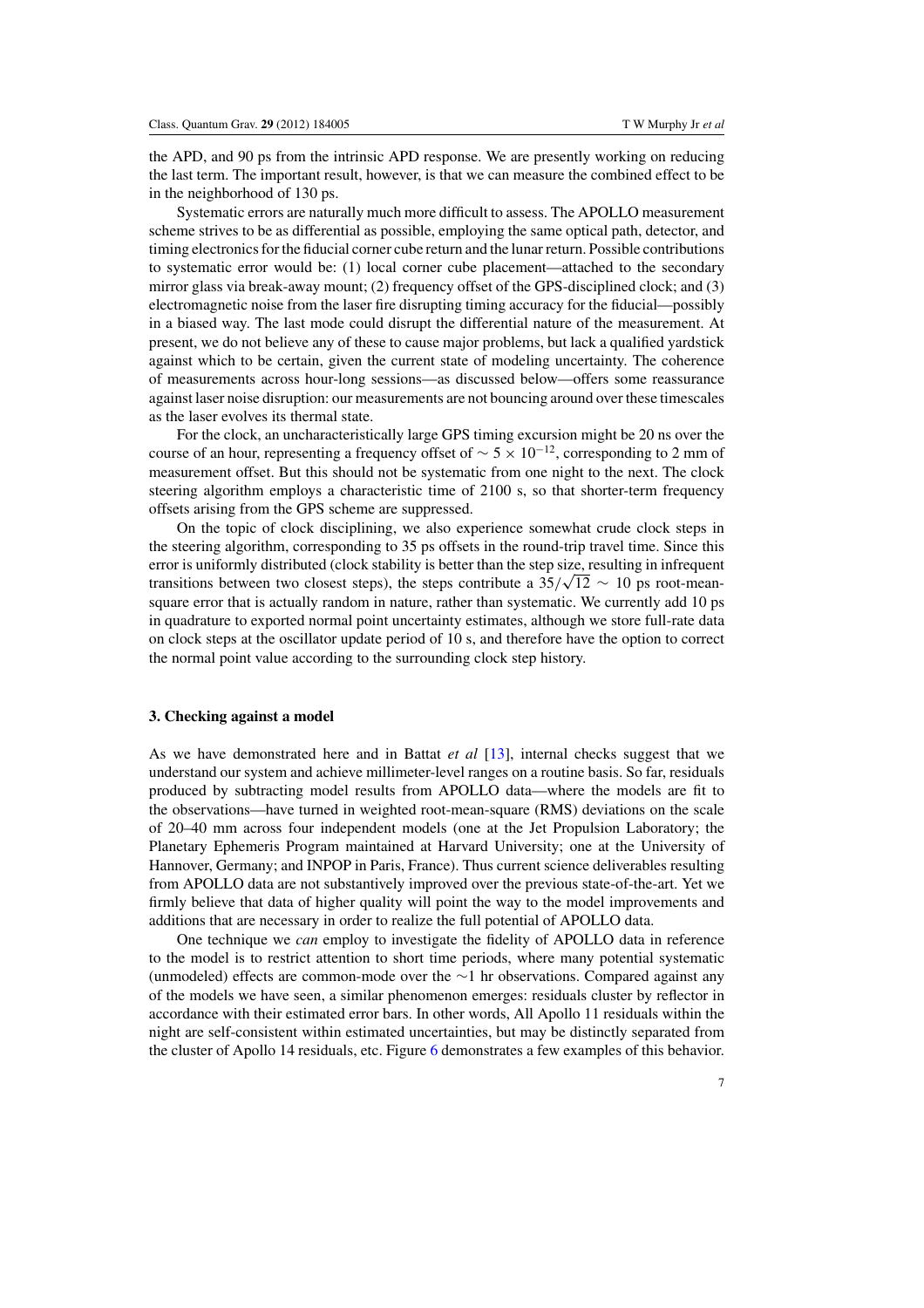<span id="page-8-0"></span>

**Figure 6.** Example observed-minus-calculated (O−C) residuals from the Hannover LLR model. The dates, 2010 April 5 (left), and 2010 October 16 (right), are chosen to emphasize reflector spread. The symbol shapes and colors follow that of figure [3.](#page-5-0) Residuals separate into clusters according to reflector, the scatter within each cluster being consistent with the estimated error bars for that reflector.

The reflector-specific spread seen in figure 6 indicates that the model is not perfectly describing the orientation of the Moon. An offset in orientation brings one reflector closer while pushing another farther away. We can perform a solid-body rotation of the Moon in order to minimize the uncertainty-weighted offsets in a least-squares sense, and then ask if such ad hoc adjustments—not based on any dynamical model—can tell us anything about data quality. Using the LLR model having the very best lunar orientation performance (the model at the Jet Propulsion Laboratory), four cases are investigated involving combinations of two data analysis options. The first option is whether APOLLO data is fit together with all historical LLR data or by itself. The second option is whether or not a down-weighting scheme is applied to APOLLO data in order to yield an overall reduced  $\chi^2$  around 1.0 for APOLLO residuals. In this case, it is found that a 15 mm term must be added in quadrature to all APOLLO uncertainty estimates, which could imply grossly underestimated uncertainties on the part of APOLLO, unmodeled systematics, or some combination of both.

Figure [7](#page-9-0) explores all four combinations, plotting the angular offset in longitude that must be applied to the Moon in order to minimize the reflector-to-reflector spread among residuals. A similar plot can be made for latitude adjustments, not shown here. Note that such orientation adjustments only reduce the spread among reflectors, but may leave the group at some significant offset from zero. Thus the adjustment may not significantly reduce the RMS of the overall residuals, and therefore does not substantially lower the  $\chi^2$  value discussed in the previous paragraph. The error bars shown in figure [7](#page-9-0) are based on the intrinsic, estimated uncertainties from APOLLO rather than the inflated uncertainties that were used in some of the model fits that produced the residuals (left side of figure). In each frame of figure [7,](#page-9-0) the reduced  $\chi_r$  value is given for the null hypothesis—that the distribution of points about zero is consistent with uncertainty estimates, meaning that no adjustment to libration longitude is preferred by the data.

We see evident structure at a roughly three-year period in the top-left frame, corresponding to down-weighted APOLLO data fit together with historical LLR data. A 2.9 year resonant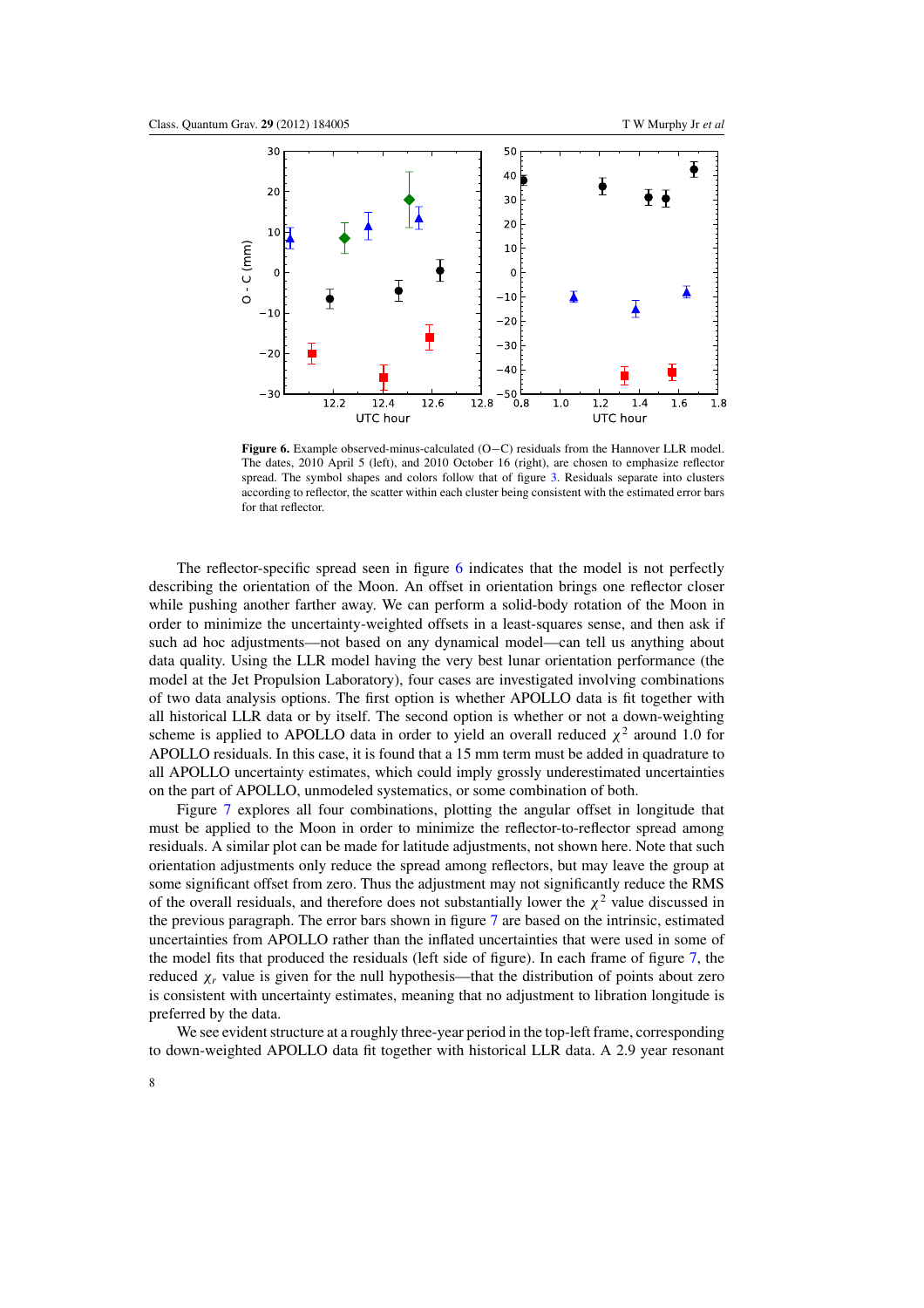<span id="page-9-0"></span>

**Figure 7.** Determination of lunar orientation under different treatments of APOLLO data. One nanoradian is 1.7 mm of lateral motion at the lunar surface. Each data point represents one of 106 nights in which we obtained range measurements to at least three reflectors, providing an independent probe of lunar orientation. The degree to which the model fits APOLLO data depends on whether APOLLO's estimated uncertainties are inflated by a 15 mm root-sum-square term (left panels) or not (right panels), and whether APOLLO data are fitted alone (bottom panels) or in conjunction with all historical LLR data (top panels). The fit at upper left shows a clear libration signature with a ∼3 yr period. Treating APOLLO data at full weight nearly eliminates this signal (upper right)—as does fitting to APOLLO data alone (lower panels). Error bars on the orientation are derived from the original estimated uncertainties of APOLLO data points, and do not reflect inflated uncertainties used in the model. The reduced  $\chi$  values indicate that in some cases the model is capable of reproducing APOLLO data within a factor of 1.8 of the estimated uncertainties.

period in the longitude librations is likely responsible for this signature. Hints of this structure persist until the lower-right frame, in which APOLLO data is fit alone at full weight. In this case, the reduced chi value,  $\chi_r = 1.8$ , may indicate that APOLLO uncertainties are underestimated by a factor of 1.8. If this is the case, the median nightly uncertainty would become 2.5 mm instead of 1.4 mm. In any case, the APOLLO data appear to be saying something real about lunar orientation, and the model has the necessary dynamics to tame the variation as APOLLO data is given greater weight. It is worth noting that the RMS of OCA post-fit residuals after 1995 increases from 16.55 mm to 17.49 mm when fitting APOLLO data at full-weight (moving from upper-left to upper-right panels in figure 7). While this is a statistically significant change (5.7 mm in quadrature, or  $0.34 \times \sigma_{\text{OCA}}$ ), the impact is not dramatic.

An interesting point is obtained by comparing the bottom panels in figure 7 corresponding to APOLLO-only model fits. Down-weighted APOLLO data points essentially all have 15 mm uncertainties. Without the ability to distinguish which data points are more precise, the lunar orientation is not as well matched to the data set. This further suggests that APOLLO's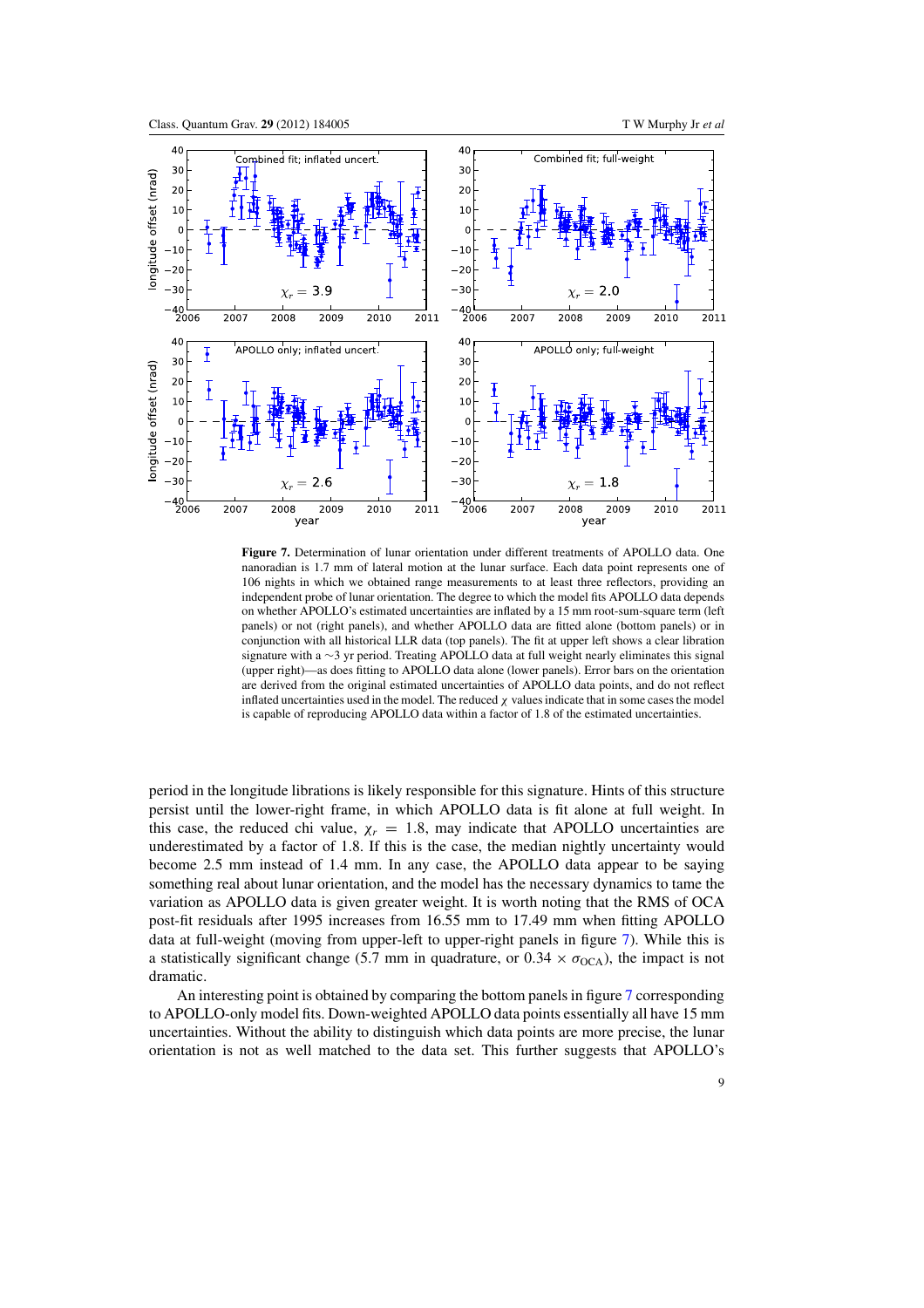<span id="page-10-0"></span>estimated uncertainties are providing real information/value, and that they are significantly better than 15 mm.

In general terms, the fact that a dynamical model based on our best-known physical attributes of the lunar interior *is capable* of matching the orientation information inherent in five years of APOLLO's multiple-reflector data is very encouraging (lower-right panel of figure [7\)](#page-9-0). Inadequate fits to the orientation appear to emerge when fitting to the full LLR dataset over four decades. This suggests that subtle, long period influences on lunar orientation have yet to be properly understood and modeled. But high-quality data is the first step toward improving the model.

## **4. Conclusion**

In effect, we can demonstrate that APOLLO data has short-term precision at the few-millimeter level. We cannot yet be sure if this translates into millimeter accuracy over longer periods without an adequate reference (model) against which to compare. The high signal rate delivered by APOLLO has translated into routine observations of three or more reflectors during the short observing sessions, offering a powerful tool for determining lunar orientation. Not only does this provide some measure of APOLLO performance, but we may now determine the track of the Moon's center of mass to higher precision than ever before. Thus the orientation fix alone is enough to improve tests of gravitational physics such as the equivalence principle.

Besides the orientation improvements, we also expect the high-precision range data to have a directly beneficial impact on tests of gravitation. Ultimately, millimeter-quality data may be able to improve our constraints on gravitational physics by an order-of-magnitude—given that the present limits are based on ∼2 cm post-fit residual performance. In the meantime, our focus must shift to model improvements that can take full advantage of millimeter data. It is only via such a campaign that we will truly be able to judge the longer-term quality embodied in APOLLO data and reap the science rewards within.

## **Acknowledgments**

This work has been jointly funded by the National Science Foundation (NSF: PHY0602507; PHY1068879) and by NASA (NNX-07AH04G), and some of this analysis was supported by the NASA Lunar Science Institute as part of the LUNAR consortium (NNA09DB30A). We thank Jim Williams and Dale Boggs at the Jet Propulsion Laboratory, and Jürgen Müller and Franz Hofmann of the University of Hannover for the model residuals on which some of the figures are based. This work is based on observations obtained with the Apache Point Observatory 3.5-meter telescope, which is owned and operated by the Astrophysical Research Consortium.

## **References**

- [1] Williams J G, Turyshev S G and Boggs D H 2009 Lunar laser ranging tests of the equivalence principle with the Earth and Moon *Mod. Phys. Lett.* A **24** [1129–75](http://dx.doi.org/10.1142/S0217732309028801) (arXiv[:gr-qc/0507083\)](http://arxiv.org/abs/gr-qc/0507083)
- [2] Williams J G, Turyshev S G and Boggs D H 2004 Progress in lunar laser ranging tests of relativistic gravity *Phys. Rev. Lett.* **93** [261101](http://dx.doi.org/10.1103/PhysRevLett.93.261101) (arXiv[:gr-qc/0411113\)](http://arxiv.org/abs/gr-qc/0411113)
- [3] Müller J and Biskupek L 2007 Variations of the gravitational constant from lunar laser ranging data *Class. Quantum Grav.* **24** [4533–8](http://dx.doi.org/10.1088/0264-9381/24/17/017)
- [4] Murphy T W, Nordtvedt K and Turyshev S G 2007 Gravitomagnetic influence on gyroscopes and on the lunar orbit *Phys. Rev. Lett.* **98** [071102](http://dx.doi.org/10.1103/PhysRevLett.98.071102) (arXiv[:gr-qc/0702028\)](http://arxiv.org/abs/gr-qc/0702028)
- [5] Murphy T W 2009 Lunar ranging, gravitomagnetism and APOLLO *Space Sci. Rev.* **148** [217–23](http://dx.doi.org/10.1007/s11214-009-9491-z)